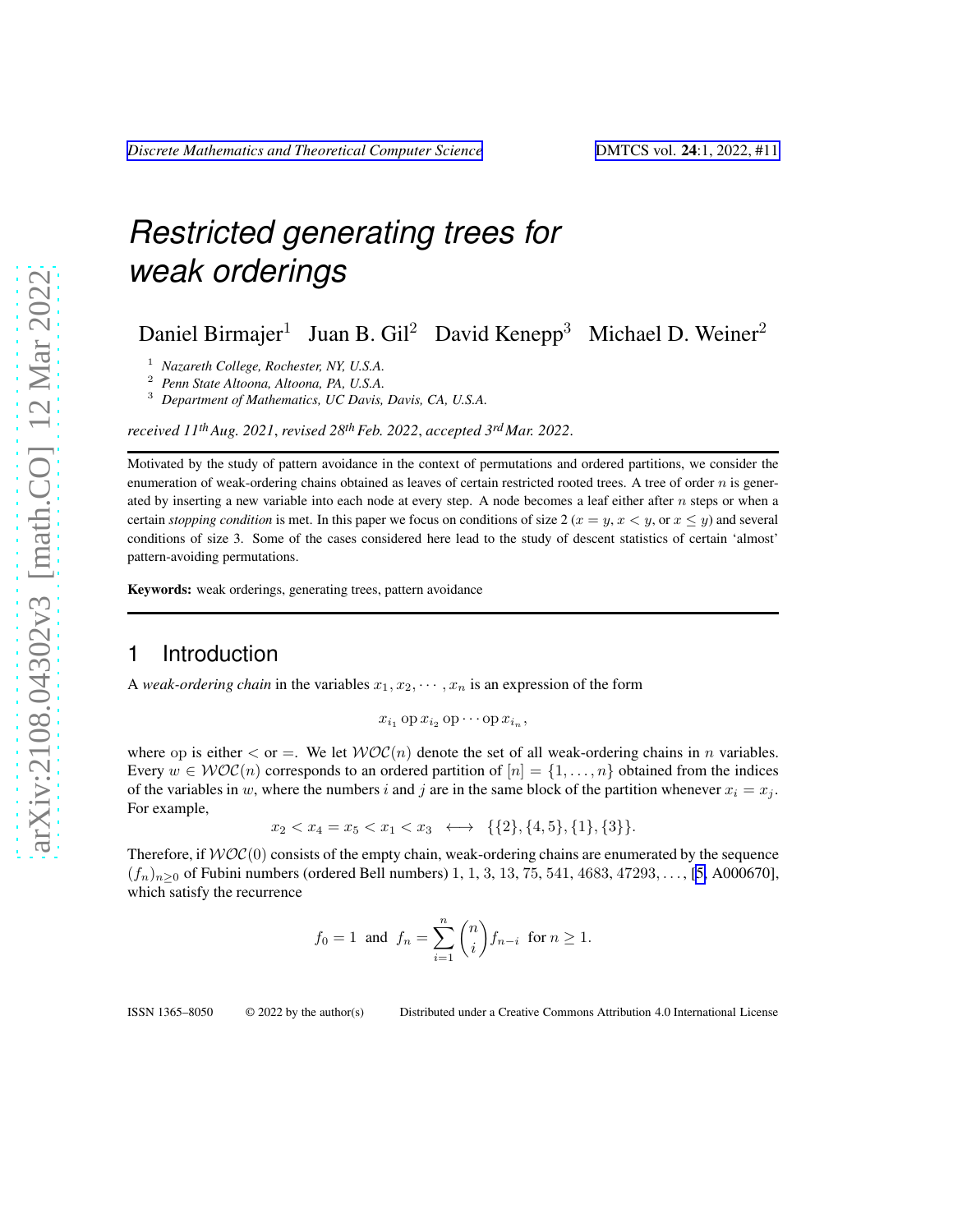<span id="page-1-0"></span>Every element  $w \in \mathcal{WOC}(n)$  can be recursively generated starting with  $x_1$ , and then inserting  $x_i$ (together with either  $\langle$  or =) into a previously constructed weak-ordering chain of length  $i - 1$ . This process generates a rooted labeled tree whose nodes at level i are labeled by the elements of  $WOC(i)$ . For example, for  $n = 3$ , we get the tree



where ij is a shortcut for  $x_i < x_j$  and ij represents  $x_i = x_j$ .

Now, suppose that we wish to stop the above generating process as soon as we have a tie. In other words, suppose that we do not allow nodes with  $x_i = x_j$  for some  $i > j$  to have descendants. Then, the above tree would take the form



with only 11 leaves instead of 13. We call (1.1) a restricted generating tree of weak-ordering chains subject to the *stopping condition*  $x_i = x_j$ .

As another example, consider the stopping condition  $x_i < x_j < x_k$  with  $i < j < k$ . In this case, the generating tree at level 3 looks like the tree for  $WOC(3)$ :



but the node with label 123 will have no descendants as the generating tree grows.

The goal of this paper is to study the enumeration of weak-ordering chains subject to various stopping conditions. This is equivalent to counting the number of leaves of the corresponding restricted generating subtree of  $WOC(n)$ .

Our strategy relies on separating the leaves that avoid the stopping condition, call them *active leaves*, from the leaves that contain the stopping condition, call them *inactive leaves*. Throughout this paper, we will consistently use  $a_n$  to denote the total number of active leaves after n steps, and  $b_n$  for the total number of inactive leaves. We also let  $\Delta_n$  be the number of leaves that become inactive at level n, thus  $\Delta_1 = 0$  and  $\Delta_n = b_n - b_{n-1}$  for  $n \ge 2$ . Note that the meaning of active/inactive depends on the given stopping condition.

For example, for the stopping condition  $x_i = x_j$ , we have

$$
a_1 = 1
$$
,  $b_1 = 0$ ,  $a_2 = 2$ ,  $b_2 = 1$ ,  $a_3 = 6$ ,  $b_3 = 5$ .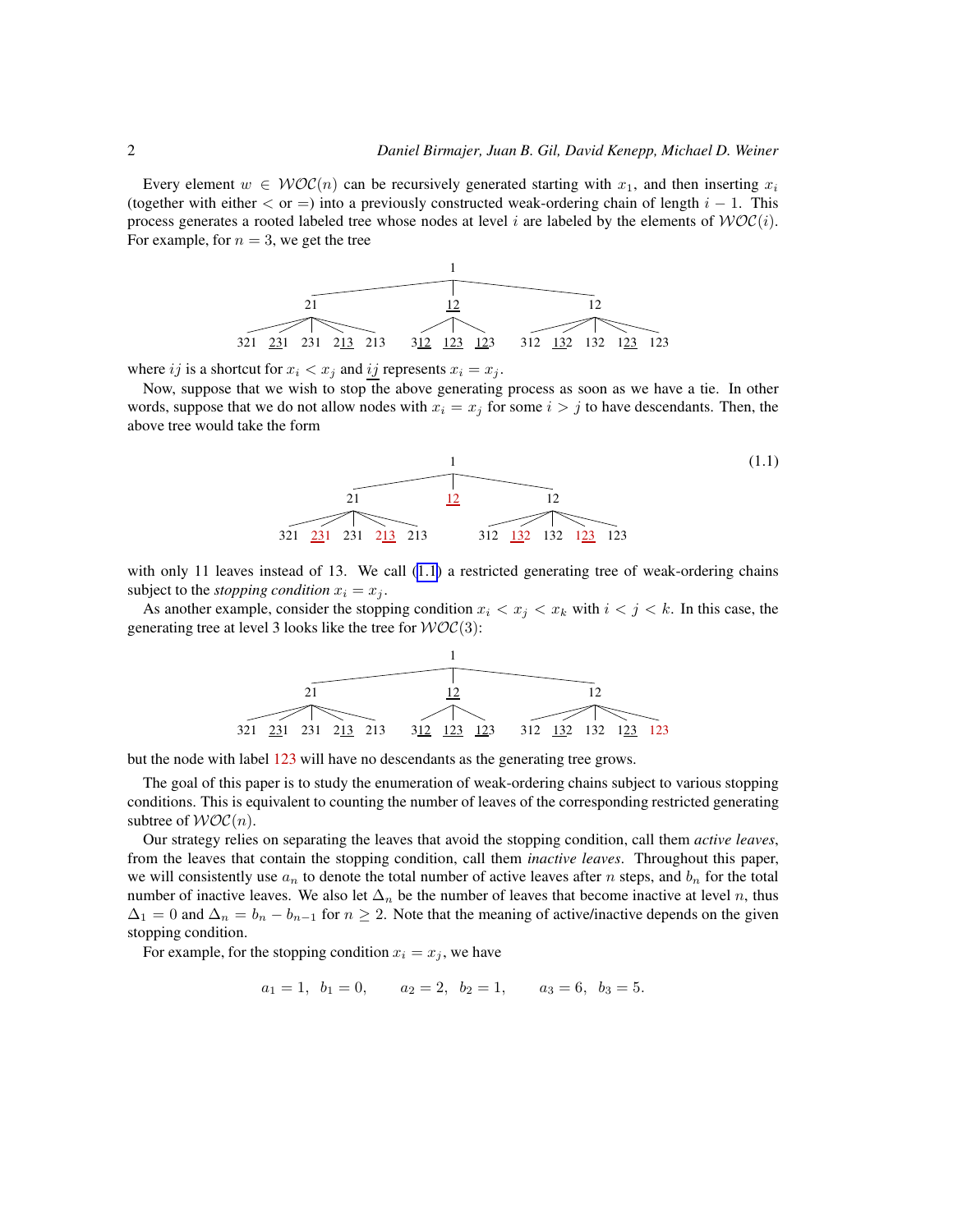The five inactive leaves at step 3, see [\(1.1\)](#page-1-0), are the ones labelled in red.

This manuscript is organized as follows. In Section 2, we start with the simpler case when the stopping condition involves only one operation (=,  $\lt$ , or  $\leq$ ). In Sections [3–](#page-3-0)[5,](#page-9-0) we consider stopping conditions of the form  $x_{i_1}$  op  $x_{i_2}$  op  $x_{i_3}$  where op is either  $\lt$  or  $\leq$ . Our approach leads to descent statistics of certain 'almost' pattern-avoiding permutations. Finally, in Section [6](#page-12-0), we consider the  $k$ -equal case and other stopping conditions with restrictions in both the order and the sizes of the parts in the partitions corresponding to the weak-ordering chains.

### 2 Trees with stopping condition of size 2

In this section, we will discuss the enumeration of weak-ordering chains subject to the stopping conditions  $x_i = x_j$ ,  $x_i < x_j$ , and  $x_i \leq x_j$ , respectively.

**Theorem 2.1 (Stopping condition**  $x_i = x_j$ ) *If*  $w_n$  *is the number of weak-ordering chains in*  $WOC(n)$ *, subject to the stopping condition*  $x_i = x_j$  *with*  $i \neq j$ *, then*  $w_n = 2n! - 1$ *. This sequence starts with* 1, 3, 11, 47, 239, 1439, 10079, 80639, . . ., *cf. [\[5](#page-15-0), A020543].*

Proof: First, since an active leaf is a weak-ordering chain that avoids a tie, the number of active leaves in  $WOC(n)$  is just the number of permutations on  $\{x_1, \ldots, x_n\}$ , so  $a_n = n!$ .

On the other hand, every leaf that becomes inactive at level  $j$  is a descendant of an active node at level  $j - 1$ . In fact, everyone of these active weak-ordering chains generates  $j - 1$  inactive leafs, obtained by replacing  $x_k$  with  $x_j = x_k$  for  $k \in \{1, \ldots, j-1\}$ . Therefore,

$$
\Delta_j = (j-1)a_{j-1} = (j-1)(j-1)!,
$$

which implies that the total number of inactive leaves is given by

$$
b_n = \sum_{j=1}^n \Delta_j = \sum_{j=1}^n (j-1)(j-1)! = n! - 1.
$$

In conclusion,  $w_n = a_n + b_n = 2n! - 1$ .

**Theorem 2.2 (Stopping condition**  $x_i < x_j$ ) If  $w_n$  is the number of weak-ordering chains in  $WOC(n)$ , *subject to the stopping condition*  $x_i < x_j$  *with*  $i < j$ *, then*  $w_n = (n-1)2^{n-1} + 1$ *. That is,* 1, 3, 9, 25, 65*,* 161*,* 385*,* 897, . . . , *cf. [[5,](#page-15-0) A002064].*

**Proof:** The stopping condition implies that the indices of any active weak-ordering chain in  $WOC(n)$ must appear in decreasing order  $x_n$  op  $x_{n-1}$  op  $\cdots$  op  $x_1$ , and we can choose op to be either  $\lt$  or =. Hence  $a_n = 2^{n-1}$ .

On the other hand, every active weak-ordering chain at level  $j-1$  generates  $j-1$  inactive leafs, obtained by replacing  $x_k$  with  $x_k < x_j$  for  $k \in \{1, \ldots, j-1\}$ . Therefore,

$$
\Delta_j = (j-1)a_{j-1} = (j-1)2^{j-2},
$$

which implies  $b_n = \sum_{n=1}^n$  $\sum_{j=1}^{n} (j-1)2^{j-2} = (n-2)2^{n-1} + 1.$ 

In conclusion,  $w_n = a_n + b_n = 2^{n-1} + (n-2)2^{n-1} + 1 = (n-1)2^{n-1} + 1$ . □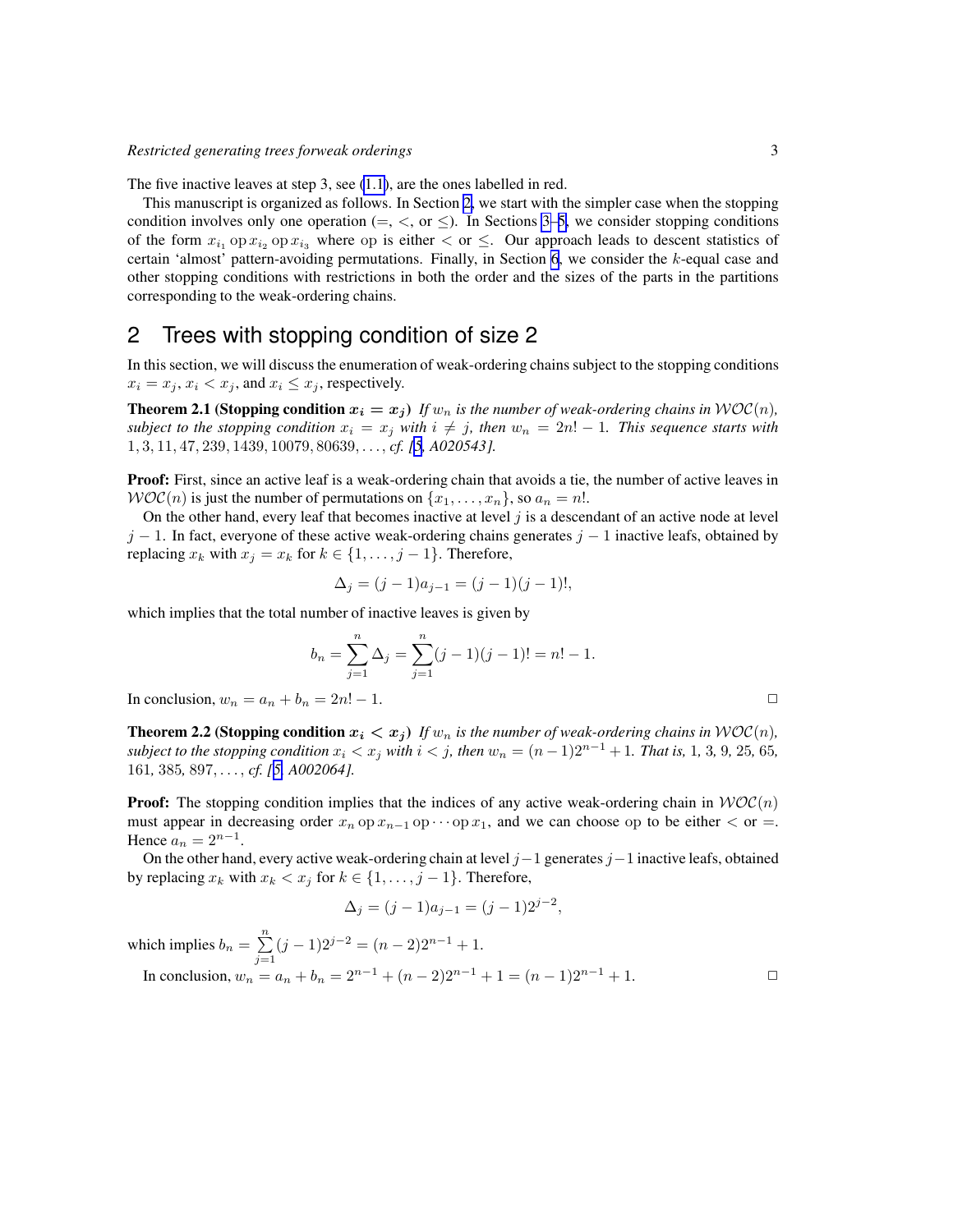<span id="page-3-0"></span>**Theorem 2.3 (Stopping condition**  $x_i \leq x_j$ ) If  $w_n$  is the number of weak-ordering chains in  $WOC(n)$ , *subject to the stopping condition*  $x_i \leq x_j$  *with*  $i < j$ *, then*  $w_n = n^2 - n + 1$ *. These are the central polygonal numbers* 1, 3, 7, 13, 21, 31, 43, 57, . . ., *cf. [[5,](#page-15-0) A002061].*

**Proof:** The only active chain at level n is  $x_n < x_{n-1} < \cdots < x_1$ , so  $a_n = 1$ . Moreover, the active chain  $x_{j-1} < \cdots < x_1$  generates  $2(j-1)$  inactive leaves at level j, obtained by replacing  $x_k$  with either  $x_k < x_j$  or  $x_k = x_j$  for  $k \in \{1, \ldots, j-1\}$ . Therefore,  $b_n = \sum_{i=1}^n$  $\sum_{j=1}^{n} 2(j-1) = n(n-1)$ , which implies  $w_n = a_n + b_n = n^2 - n + 1.$  $2-n+1.$ 

# 3 Stopping condition  $x_{i_1} < x_{i_2} < x_{i_3}$  with  $i_1 < i_2 < i_3$

Before we proceed, let us review some of the basic objects in the study of patterns in permutations. We refer to the book by Kitaev [\[3](#page-15-0)] for more details.

A permutation of size n is a one-to-one function  $\sigma : [n] \to [n]$ . We use the common one-line notation  $\sigma = \sigma(1) \cdots \sigma(n)$  and denote by  $S_n$  the set of all permutations of size n. The *reverse* of  $\sigma$  is the permutation  $\sigma^r = \sigma(n) \cdots \sigma(1)$ , and the *complement* is  $\sigma^c = \sigma'(1) \cdots \sigma'(n)$  where  $\sigma'(i) = n + 1 - \sigma(i)$ . A permutation  $\sigma$  is said to have an *ascent* at position i if  $\sigma(i) < \sigma(i+1)$ , and it has a *descent* at i if  $\sigma(i) > \sigma(i+1).$ 

An occurrence of a pattern  $\tau$  in a permutation  $\sigma$  is a subsequence in  $\sigma$  (of length  $|\tau|$ ) whose entries are in the same relative order as those in  $\tau$ . For example, the permutation 23154 has two occurrences of the pattern 123 (namely 235 and 234), but the permutation 53214 avoids the pattern 123. We use the standard notation  $S_n(\tau)$  to denote the set of all permutations in  $S_n$  that avoid the pattern  $\tau$ .

As mentioned in the introduction,  $WOC(n)$  is in one-to-one correspondence with the set of ordered partitions of [n]. For such an ordered partition  $\pi$ , we let  $\sigma_{\pi}$  be the *underlined permutation* obtained by merging the parts of  $\pi$  and underlining the entries coming from the same block of  $\pi$ . In this section, we adopt the convention of writing adjacent underlined entries in decreasing order. For example,

$$
x_2 < x_4 = x_5 < x_1 < x_3 < \rightarrow \pi = 2 \mid 54 \mid 1 \mid 3 < \rightarrow \sigma_{\pi} = 2 \cdot 54 \cdot 13,
$$
\n
$$
x_2 = x_4 = x_6 < x_5 < x_1 = x_3 < \rightarrow \pi = 642 \mid 5 \mid 31 < \rightarrow \sigma_{\pi} = 642 \cdot 5 \cdot 31.
$$

Let  $V_n(\sigma)$  be the set of chains in  $WOC(n)$  projecting to  $\sigma$ . A descent  $\sigma(i) > \sigma(i+1)$  in the permutation  $\sigma$  could come from  $x_{\sigma(i)} < x_{\sigma(i+1)}$  or  $x_{\sigma(i)} = x_{\sigma(i+1)}$  in the chain. Thus, if  $\sigma$  has d descents, then  $V_n(\sigma)$ has  $2^d$  elements. Moreover, if a chain contains an increasing subsequence  $x_{i_1} < x_{i_2} < x_{i_3}$ , then the projected permutation must contain a 123-pattern. As a consequence, the set of active chains in  $WOC(n)$ , subject to the stopping condition  $x_{i_1} < x_{i_2} < x_{i_3}$  with  $i_1 < i_2 < i_3$ , is the union

$$
\bigcup_{\sigma \in S_n(123)} \mathcal{V}_n(\sigma) = \bigcup_{d=0}^{n-1} \bigcup_{\sigma \in S_n^d(123)} \mathcal{V}_n(\sigma),
$$

where  $S_n(123)$  is the set of 123-avoiding permutations on [n], and  $S_n^d(123)$  denotes the subset of permutations in  $S_n(123)$  having exactly d descents. Therefore, the number of active leaves at level n is given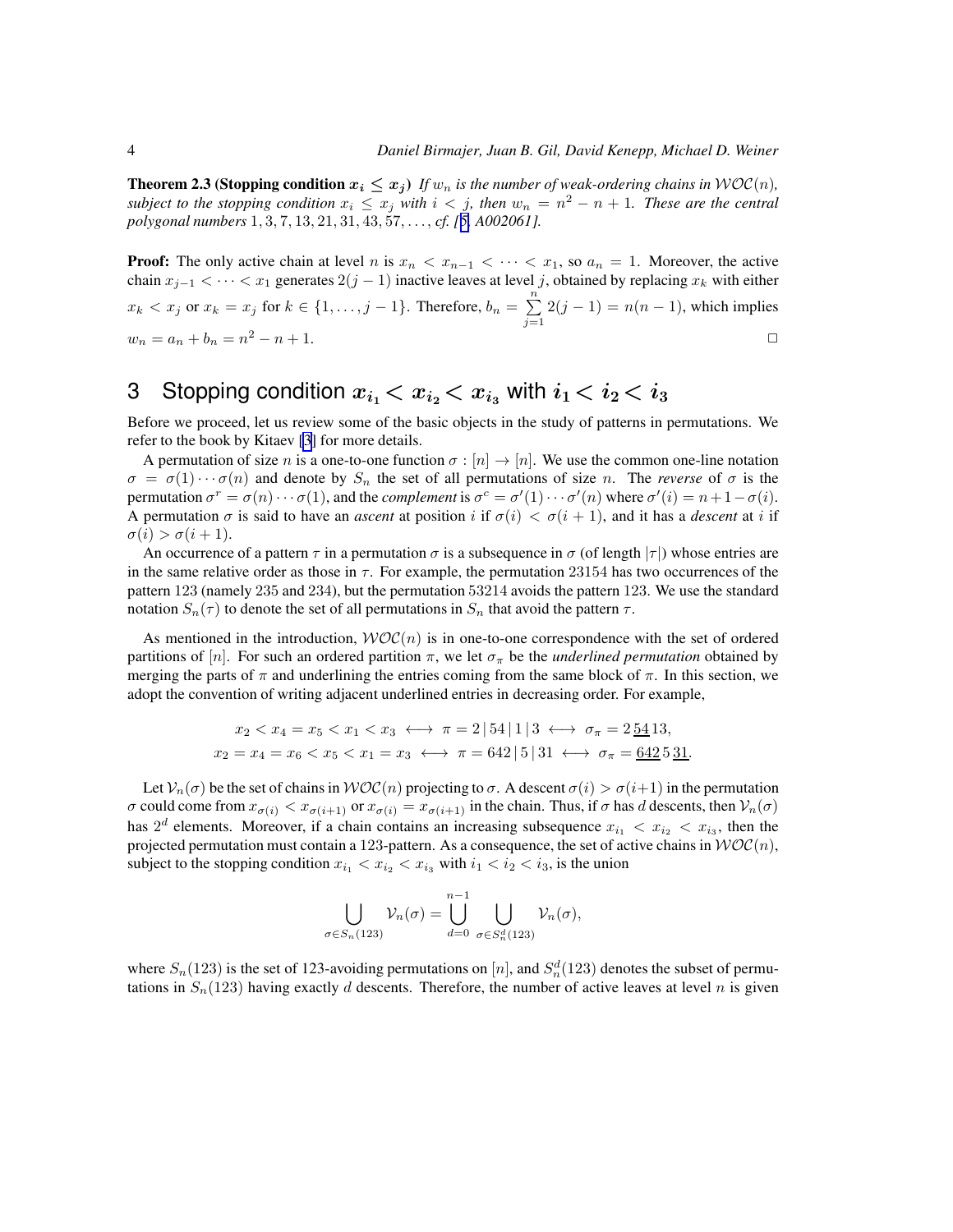<span id="page-4-0"></span>by

$$
a_n = \sum_{d=0}^{n-1} \sum_{\sigma \in S_n^d(123)} |\mathcal{V}_n(\sigma)| = \sum_{d=0}^{n-1} 2^d e_{n,d},
$$
\n(3.1)

where  $e_{n,d} = |S_n^d(123)|$ . Let

$$
E(x, y) = \sum_{n=1}^{\infty} \sum_{d=0}^{n-1} e_{n,d} x^n y^d.
$$

Barnabei et al. [[1,](#page-15-0) Thm. 6] gave a closed form for  $1 + E(x, y)$  from which we deduce

$$
E(x,y) = \frac{1 - 2xy(1 + x - xy) - \sqrt{1 - 4xy(1 + x - xy)}}{2xy^2(1 + x - xy)}.
$$
\n(3.2)

Therefore, the generating function  $A(x) = \sum_{n=1}^{\infty} a_n x^n$  satisfies

$$
A(x) = E(x, 2) = \frac{(1 - 2x)^2 - \sqrt{1 - 8x + 8x^2}}{8x(1 - x)}.
$$

This result is consistent with Chen et al. [\[2](#page-15-0), Cor. 2.3]. Moreover, since  $A(x)$  can be expressed in terms of the Catalan generating function, namely  $A(x) = \frac{1}{2}C(2x(1-x))$ , we have

$$
a_n = \sum_{j=0}^n (-1)^j 2^{n-j-1} \binom{n-j}{j} C_{n-j} \text{ for } n \ge 1,
$$
 (3.3)

where  $C_m$  denotes the m-th Catalan number. This sequence starts with 1, 3, 12, 56, 284, 1516, 8384,  $47600, \ldots$ , cf. [[5,](#page-15-0) A226316].

Using a version of Krattenthaler's bijection between Dyck paths and 123-avoiding permutations (cf. [\[3](#page-15-0), [4\]](#page-15-0)), it can be checked that the set of active chains in  $WOC(n)$  with stopping condition  $x_{i_1} < x_{i_2} < x_{i_3}$ is in one-to-one correspondence with the set of Dyck paths of semilength  $n$  where valleys and triple downsteps come in 2 colors. $(i)$ 

Our connection between weak-ordering chains and permutations makes it clear that a leaf is inactive if the associated permutation has a 123 pattern. Thus, in order to count the elements that become inactive at level  $n$ , we need to enumerate the following set:

For  $n > 3$  and  $1 \le d \le n - 3$ , define

$$
\mathcal{G}_n^d(123) = \{ \sigma \in S_n \, | \, \sigma \text{ has a 123 pattern, } d \text{ descents, and } \sigma' \in S_{n-1}(123) \},\tag{3.4}
$$

where  $\sigma' \in S_{n-1}$  denotes the permutation obtained from  $\sigma \in S_n$  by removing n. In addition, we define  $\mathcal{G}_1^d(123) = \mathcal{G}_2^d(123) = \emptyset$  and  $\mathcal{G}_3^0(123) = \{123\}.$ 

<sup>(</sup>i) A Dyck path of semilength n is a lattice path from  $(0, 0)$  to  $(0, 2n)$  with steps  $U = (1, 1)$  and  $D = (1, -1)$ , never going below the x-axis. A *valley* is a subpath DU.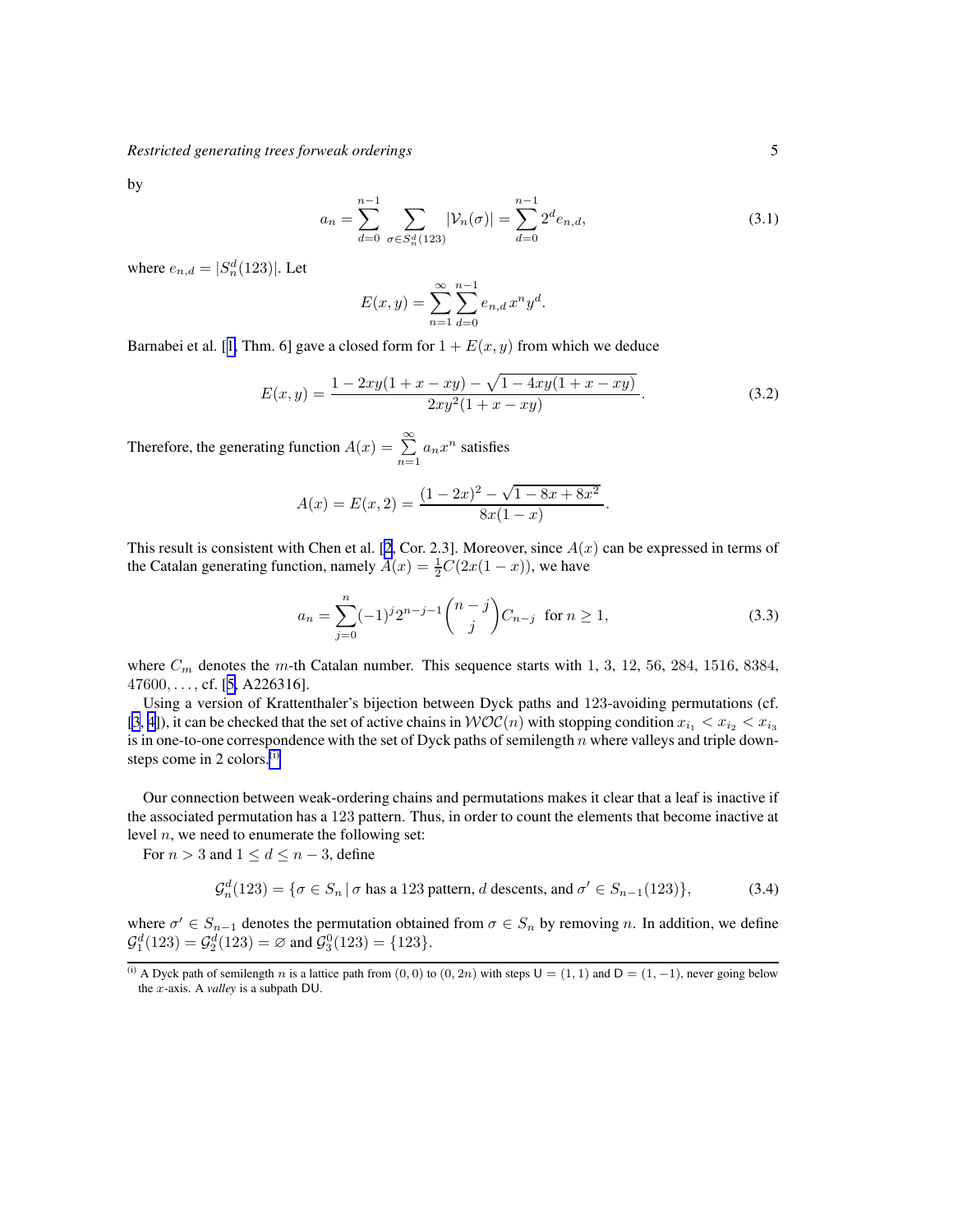<span id="page-5-0"></span>**Proposition 3.5** If  $g_{n,d} = |\mathcal{G}_n^d(123)|$ , then  $g_{3,0} = 1$ , and for  $n > 3$  and  $1 \le d \le n - 3$ ,

$$
g_{n,d} = (d+1)e_{n-1,d} + (n-d)e_{n-1,d-1} - e_{n,d},
$$
\n(3.6)

where  $e_{n,d} = |S_n^d(123)|$ *. Therefore,*  $G(x, y) = x^3 + \sum_{n=1}^{\infty}$  $n=4$  $\sum_{ }^{n-3}$  $\sum_{d=1} g_{n,d} x^n y^d$  satisfies

$$
G(x,y) = x + (x - 1)E(x,y) + x^2yE_x(x,y) + (xy - xy^2)E_y(x,y).
$$

*where*  $\langle E_x, E_y \rangle = \nabla E$ *, and*  $E(x, y)$  *is the function in* [\(3.2\)](#page-4-0)*. In other words,* 

$$
G(x,y) = \frac{1 - 4xy(1 + x - xy) + 2x^2y - (1 - 2xy)\sqrt{1 - 4xy(1 + x - xy)}}{2xy^2\sqrt{1 - 4xy(1 + x - xy)}}.
$$

**Proof:** For  $n > 3$ , every  $\sigma$  in  $\mathcal{G}_n^d(123)$  can be generated by inserting n into a permutation  $\sigma' \in \mathcal{G}_n^d$  $S_{n-1}^d(123) \cup S_{n-1}^{d-1}(123)$  at a position where it creates a 123 pattern.

If  $\sigma'$  has d descents, then n may only be inserted at a descent or at the last position of  $\sigma'$ . Thus, each  $\sigma' \in S_{n-1}^d(123)$  generates  $d+1$  permutations in  $S_n^d$ . On the other hand, if  $\sigma'$  has  $d-1$  descents, then  $n$  will have to be inserted at one of the  $n - d$  available ascents of  $\sigma'$  in order to create an extra descent. Therefore, each  $\sigma' \in S_{n-1}^{d-1}(123)$  generates  $n-d$  permutations in  $S_n^d$ .

Together, the above insertion procedures generate  $(d + 1)e_{n-1,d} + (n - d)e_{n-1,d-1}$  permutations of size *n* with *d* descents. However, since the elements of  $\mathcal{G}_n^d(123)$  are required to have a 123 pattern, we need to remove the  $e_{n,d}$  permutations that avoid 123.

The first statement about  $G(x, y)$  then follows from (3.6) by means of routine algebraic manipulations. The closed form statement is just a consequence of  $(3.2)$  $(3.2)$  $(3.2)$ .  $\Box$ 

**Theorem 3.7** *If*  $w_n$  *is the number of weak-ordering chains in*  $WOC(n)$ *, subject to the stopping condition*  $x_{i_1} < x_{i_2} < x_{i_3}$  with  $i_1 < i_2 < i_3$ , then

$$
w_n = \sum_{d=0}^{n-1} 2^d e_{n,d} + \sum_{j=3}^n \sum_{d=0}^{j-3} 2^d g_{j,d}.
$$

*The sequence*  $(w_n)_{n \in \mathbb{N}}$  *starts with* 1, 3, 13, 69, 401, 2433, 15121, 95441, ..., and  $W(x) = \sum_{n=1}^{\infty} w_n x^n$ *satisfies*

$$
W(x) = \frac{x + x\sqrt{1 - 8x + 8x^2}}{2(1 - x)\sqrt{1 - 8x + 8x^2}}.
$$

**Proof:** By [\(3.1](#page-4-0)), the number of active leaves after *n* steps is  $a_n = \sum_{n=1}^{n-1}$  $d=0$  $2^d e_{n,d}$ , and their generating function  $A(x)$  is given by

$$
A(x) = E(x, 2) = \frac{(1 - 2x)^2 - \sqrt{1 - 8x + 8x^2}}{8x(1 - x)}.
$$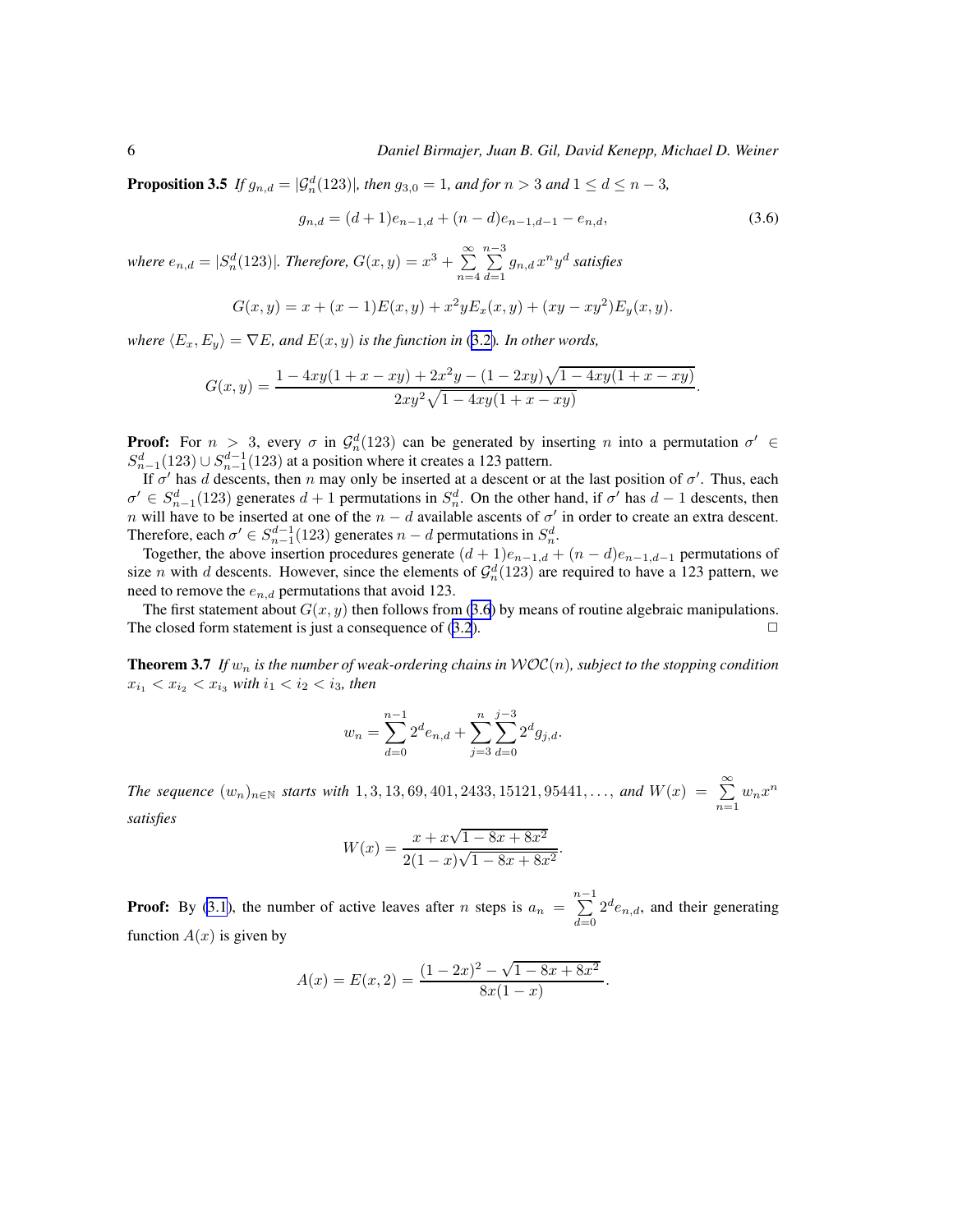<span id="page-6-0"></span>On the other hand, a weak-ordering chain that becomes inactive at level  $j \geq 3$  leads to a  $\sigma \in S_j$  that has a 123 pattern, and such that  $\sigma' \in S_{j-1}(123)$ . The number of such permutations having d descents is given by  $g_{j,d}$  in ([3.6\)](#page-5-0). Now, since a descent  $\sigma(i) > \sigma(i+1)$  in  $\sigma$  comes from either  $x_{\sigma(i)} < x_{\sigma(i+1)}$  or  $x_{\sigma(i)} = x_{\sigma(i+1)}$  in the chain, there are  $2^d g_{j,d}$  chains projecting to the permutations in  $\mathcal{G}_j^d(123)$ . Therefore,

$$
b_1 = b_2 = 0
$$
, and  $\Delta_j = b_j - b_{j-1} = \sum_{d=0}^{j-3} 2^d g_{j,d}$  for  $j \ge 3$ .

The formula for  $w_n = a_n + b_n$  follows from the fact that  $b_n = \sum_{n=1}^{n} a_n$  $\sum_{j=3} \Delta_j$ .

Finally, using Proposition [3.5](#page-4-0) we can write  $B(x) = \sum_{n=1}^{\infty} b_n x^n$  as

$$
B(x) = \frac{G(x, 2)}{1 - x} = \frac{1 - 8x + 12x^2 - (1 - 4x)\sqrt{1 - 8x + 8x^2}}{8x(1 - x)\sqrt{1 - 8x + 8x^2}},
$$

and the claimed expression for  $W(x)$  is obtained by combining  $A(x) + B(x)$ .

# 4 Stopping condition  $x_{i_1} \leq x_{i_2} \leq x_{i_3}$  with  $i_1 < i_2 < i_3$

This case is more restrictive than the previous one. For example, the chains

$$
x_1=x_2
$$

that were previously active leaves, will now turn into inactive leaves.

In order to handle the stopping condition at the permutation level in a consistent manner (i.e. using descents in the permutation to mark the places where the corresponding chain may have an  $=$  symbol), it is convenient to consider underlined 321-avoiding permutations. We will then use the complement map to obtain underlined 123-avoiding permutations that correspond to the weak-ordering chains with the stopping condition  $x_{i_1} \leq x_{i_2} \leq x_{i_3}$ .

This process will be explained and illustrated in the proof of the following proposition.

**Proposition 4.1** *The set of active leaves in*  $WOC(n)$ *, subject to the stopping condition*  $x_{i_1} \le x_{i_2} \le x_{i_3}$ *with*  $i_1 < i_2 < i_3$ , is in one-to-one correspondence with the set of Dyck paths of semilength n where each *subpath* UDD can take on two colors. If we let  $a_n$  denote the number of such paths, then their generating *function* A(x) *satisfies*

$$
1 + A(x) = \frac{1 - \sqrt{1 - 4x - 4x^2}}{2x(1 + x)} = C(x(1 + x)),
$$

where  $C(x)$  is the Catalan function, and therefore,  $a_n=\sum\limits_{i=1}^n a_i$  $j=0$  $\binom{n-j}{j}C_{n-j}$ . This gives the sequence 1, 3, 9, 31*,* 113*,* 431*,* 1697*,* 6847, . . . , *cf. [\[5](#page-15-0), A052709].*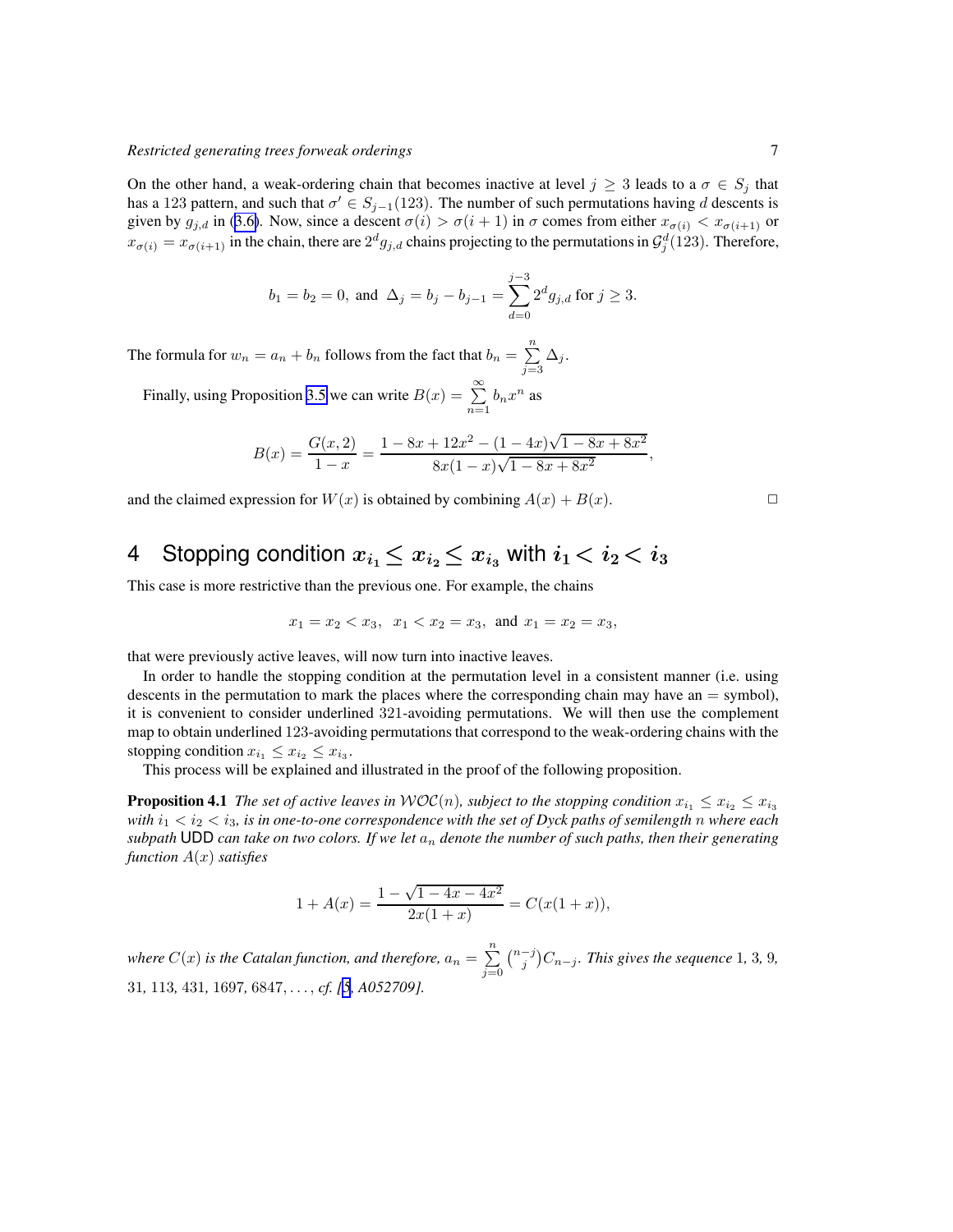**Proof:** We will prove the statement by establishing a bijection that relies on a known map between Dyck paths and 321-avoiding permutations, see e.g. [[3\]](#page-15-0). We represent a Dyck path as a lattice path from  $(0, 0)$  to  $(n, n)$ , starting with an N-step  $(0, 1)$ , ending with an E-step  $(1, 0)$ , and never going below the line  $y = x$ . We will allow NEE to take on two colors.

Given a Dyck path  $P$  of the above type, drawn on a coordinate grid, place a dot in every cell bounded by an NE-turn of the path, and then place dots in increasing order (from left to right) so that every column below the path has exactly one dot with no two dots in the same row. This gives the plot of a 321-avoiding permutation  $\sigma_P$ , and we underline adjacent elements of the permutation if the corresponding steps in the path are orange. For example, for  $n = 3$  we have the following 9 elements:



Finally, we take the complement of  $\sigma_P$  (keeping the underlines) and construct the weak-ordering chain  $w_P$  associated with P by replacing ij in  $\sigma_P^c$  with  $x_i < x_j$  and ij with  $x_i = x_j$ . Note that  $\sigma_P^c \in S_n(123)$ , hence  $w_P$  does not contain the stopping condition. Also observe that, while  $x_i = x_j$  and  $x_j = x_i$ represent the same chain, our map gives the partition blocks in the form: smallest element first, followed by the rest of the elements in decreasing order.

The above paths correspond to the chains:

$$
x_1 < x_3 < x_2, \quad x_1 = x_3 < x_2, \quad x_2 < x_1 < x_3, \quad x_2 < x_1 = x_3
$$
\n
$$
x_2 < x_3 < x_1, \quad x_2 = x_3 < x_1, \quad x_3 < x_1 < x_2, \quad x_3 < x_1 = x_2, \quad x_3 < x_2 < x_1.
$$

We now illustrate the inverse by means of an example. Suppose we have the active leaf

 $w: x_5 = x_7 < x_2 = x_6 < x_4 < x_1 < x_3.$ 

To this weak-ordering chain we associate the underlined permutation  $\sigma_w = 5726413$  with complement  $\sigma_w^c = 3162475$ . Finally, constructing the Dyck path corresponding to 3162475 and making orange the NEE steps above underlined numbers, we arrive at

|   |   |        |   |   |   | ä |
|---|---|--------|---|---|---|---|
|   |   |        |   |   | ۰ |   |
|   |   |        |   | ٠ |   |   |
|   |   |        | ä |   |   |   |
|   |   | ï<br>ä |   |   |   |   |
|   | ä |        |   |   |   |   |
| ۰ |   |        |   |   |   |   |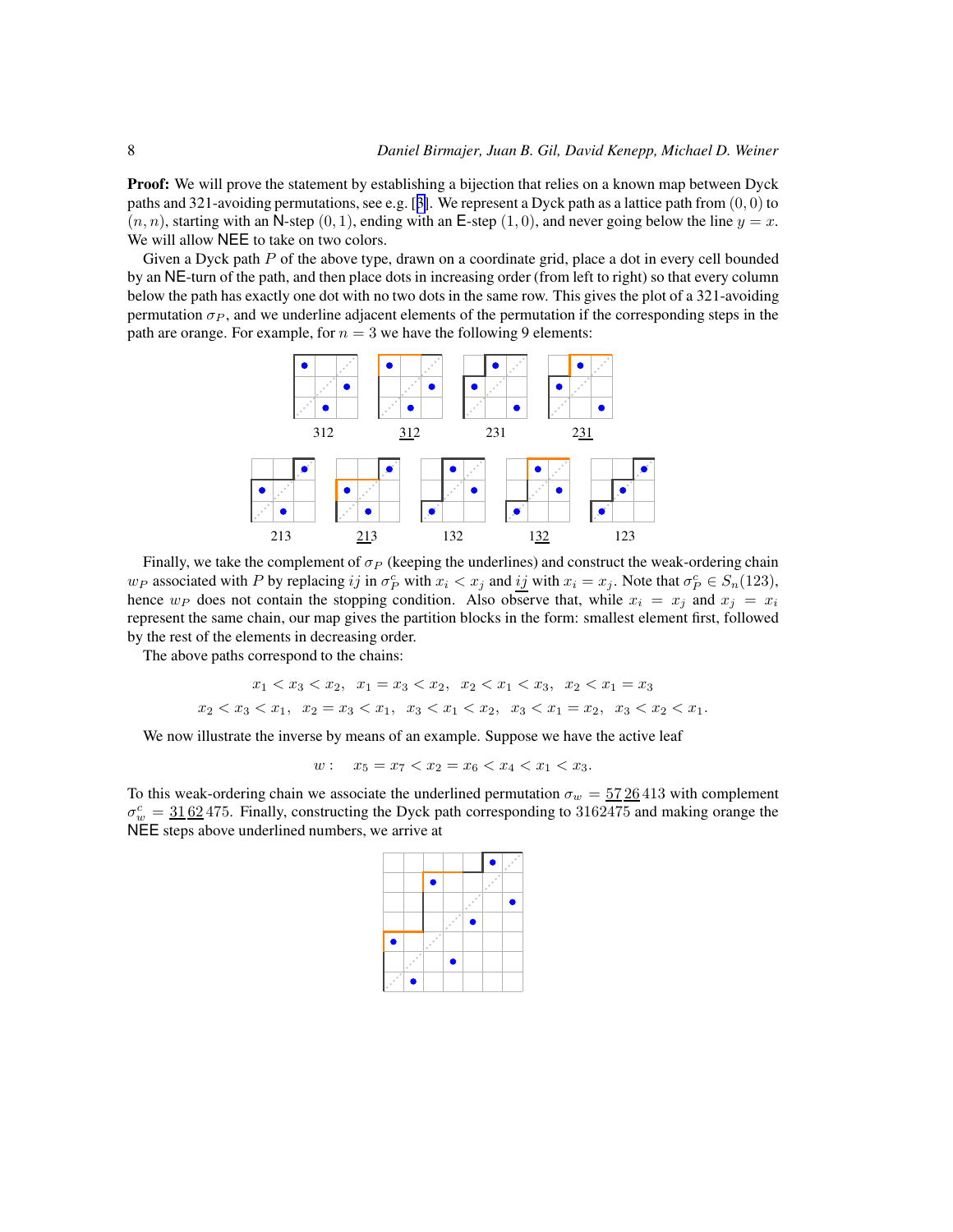which is a colored Dyck path of the desired form.

Note that a permutation  $\sigma$  on  $[n]$  with d descents gives rise to  $2^d$  chains. Since the reverse  $\sigma^r$  is a 123-avoiding permutation with d ascents (hence  $n - 1 - d$  descents), we conclude that the number of active leaves is given by

$$
a_n = \sum_{d=0}^{n-1} 2^d e_{n,n-1-d} = \sum_{d=0}^{n-1} 2^{n-1-d} e_{n,d},
$$
\n(4.2)

where  $e_{n,d} = |S_n^d(123)|$ . Thus  $A(x) = \frac{1}{2}E(2x, \frac{1}{2})$  with  $E(x, y)$  from [\(3.2\)](#page-4-0), which simplifies to the claimed expression.

**Theorem 4.3** If  $w_n$  is the number of weak-ordering chains in  $\mathcal{WOC}(n)$ , subject to the stopping condition  $x_{i_1} \leq x_{i_2} \leq x_{i_3}$  *with*  $i_1 < i_2 < i_3$ *, then* 

$$
w_n = \sum_{d=0}^{n-1} 2^{n-1-d} e_{n,d} + \sum_{j=3}^n \sum_{d=2}^{j-1} 2^{j-1-d} g_{j,d}.
$$

*The sequence*  $(w_n)_{n \in \mathbb{N}}$  *starts with* 1, 3, 13, 59, 269, 1227, 5613, 25771, 118765, ..., *and the generating function*  $W(x) = \sum_{n=1}^{\infty} w_n x^n$  *satisfies* 

$$
1 + W(x) = \frac{x}{1 - x^2} + \frac{1 - 2x - 2x^2}{(1 - x^2)\sqrt{1 - 4x - 4x^2}}.
$$

**Proof:** We already know that the number of active chains is given by (4.2), so we only need to focus on the inactive ones. Note that inactive chains at level j come from permutations in  $S_i$  that contain the pattern 321 and such that their reduced permutation (obtained by removing j) belongs to  $S_{j-1}(321)$ . The set of such permutations having exactly d descents is in bijection with  $\mathcal{G}_j^{j-1-d}(123)$  (as defined in ([3.4](#page-4-0))), and therefore, each such permutation induces  $2^d g_{j,j-1-d}$  inactive weak-ordering chains. Hence

$$
\Delta_j = b_j - b_{j-1} = \sum_{d=0}^{j-3} 2^d g_{j,j-1-d} = \sum_{d=2}^{j-1} 2^{j-1-d} g_{j,d},
$$

which implies  $b_n = \sum_{n=1}^n$  $\sum_{j=3}^{n} \Delta_j = \sum_{j=3}^{n}$  $j=3$  $\sum^{j-1}$  $d=2$  $2^{j-1-d}$  $g_{j,d}$ . We can then use Proposition [3.5](#page-4-0) to write its generating function  $B(x)$  as

$$
B(x) = \frac{\frac{1}{2}G(2x, \frac{1}{2})}{1-x} = \frac{1-4x - (1-2x)\sqrt{1-4x-4x^2}}{2x(1-x)\sqrt{1-4x-4x^2}}.
$$

Combined with Proposition [4.1](#page-6-0), this gives a closed form for  $1 + W(x) = 1 + A(x) + B(x)$ .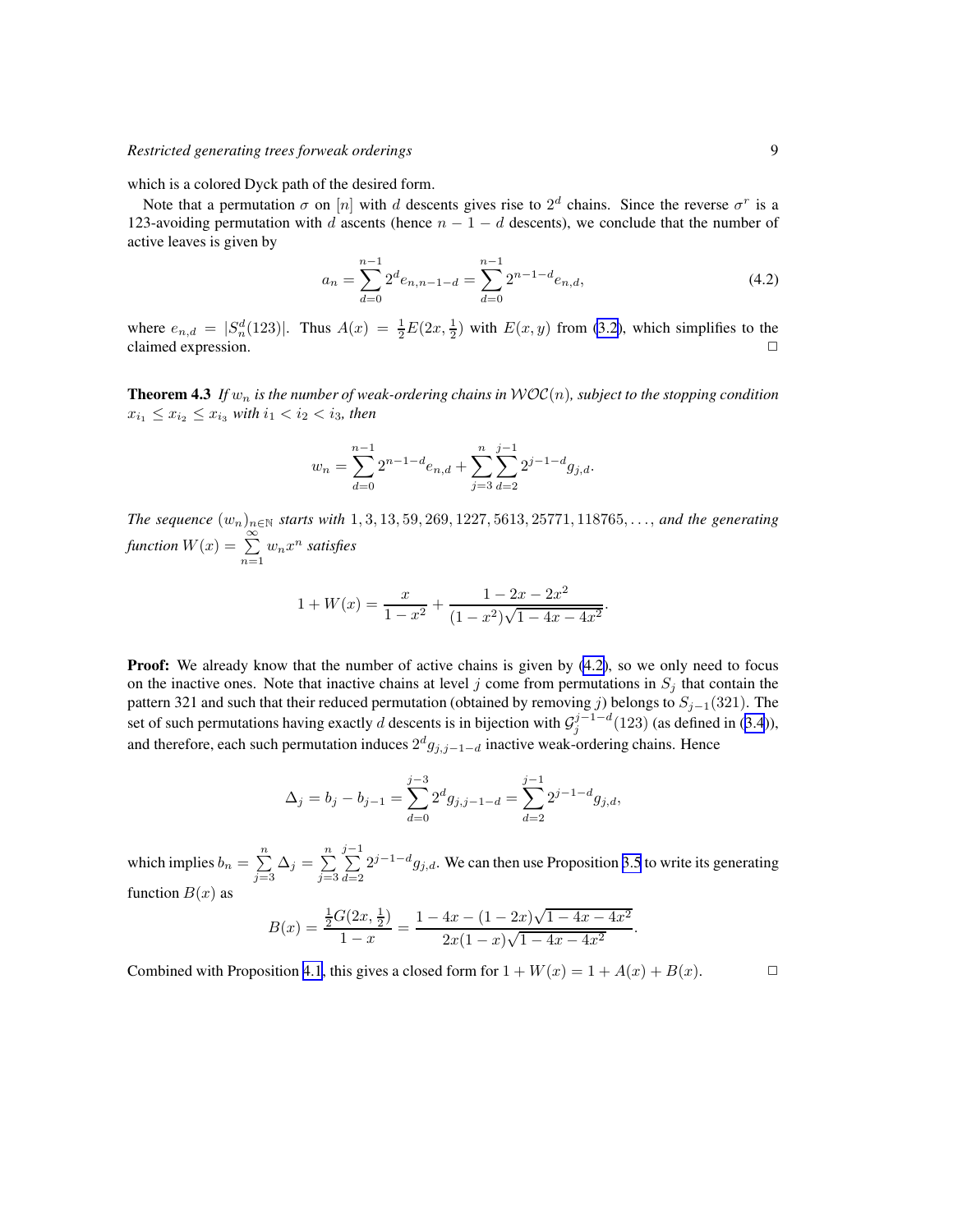## <span id="page-9-0"></span>5 Stopping condition  $x_{i_1} \leq x_{i_2} < x_{i_3}$  with  $i_1 < i_2 < i_3$

**Proposition 5.1** *The set of active leaves in*  $WOC(n)$ *, subject to the stopping condition*  $x_{i_1} \leq x_{i_2} < x_{i_3}$ *with*  $i_1 < i_2 < i_3$ , is in one-to-one correspondence with the set of Dyck paths of semilength n in which *valleys may be marked. They are counted by the little Schröder numbers*  $1, 3, 11, 45, \ldots$  $1, 3, 11, 45, \ldots$  $1, 3, 11, 45, \ldots$ ,  $[5, A001003]$ .

Proof: We will use the same map between 321-avoiding permutations and Dyck paths used in Propo-sition [4.1](#page-6-0) to provide a bijection between active weak-ordering chains of length  $n$  and Dyck paths from  $(0, 0)$  to  $(n, n)$  in which valleys may be marked. It is easy to check that these paths are counted by the little Schröder numbers.

For every possibly marked Dyck path P, we plot the corresponding 321-avoiding permutation  $\sigma_P$  and underline adjacent elements of  $\sigma_P$  if there is a marked valley between their plots. For example, for  $n = 3$ there are 11 such elements:



Note that, by construction, a 312 pattern can never occur. We then take the reverse of  $\sigma_P$  (keeping the underlines) and construct the weak-ordering chain  $w_P$  associated with P by replacing ij in  $\sigma_P^r$  with  $x_i < x_j$  and  $\underline{ij}$  with  $x_i = x_j$ . The resulting underlined permutation  $\sigma_P^r$  avoids 123 and does not contain a 213 pattern. Hence, the chain  $w_P$  does not contain the stopping condition. For example, the above paths correspond to the active chains:

$$
x_2 < x_1 < x_3, \quad x_2 < x_3 < x_1, \quad x_2 < x_3 = x_1, \quad x_3 < x_1 < x_2, \quad x_3 = x_1 < x_2, \\
x_2 < x_3 < x_1, \quad x_2 < x_3 = x_1, \quad x_3 < x_2 < x_1, \quad x_3 < x_2 = x_1, \quad x_3 = x_2 < x_1, \quad x_3 = x_2 = x_1.
$$

The reverse map is straightforward. From an active chain, read the underlined permutation made from its indices (with the convention that in a block of equal elements, indices are sorted in decreasing order). Then take the reverse permutation (necessarily 321-avoiding) and draw the associated Dyck paths, marking the valleys that correspond to underlined adjacent entries in the permutation.  $\Box$ 

Observe that, since the number of Dyck paths with  $v$  valleys is counted by the Narayana numbers  $N_{n,v} = \frac{1}{n} {n \choose v} {n \choose v+1}$ , the number of active leaves is given by

$$
a_n = \sum_{v=0}^{n-1} 2^v N_{n,v} = \sum_{v=0}^{n-1} \frac{2^v}{n} \binom{n}{v} \binom{n}{v+1}.
$$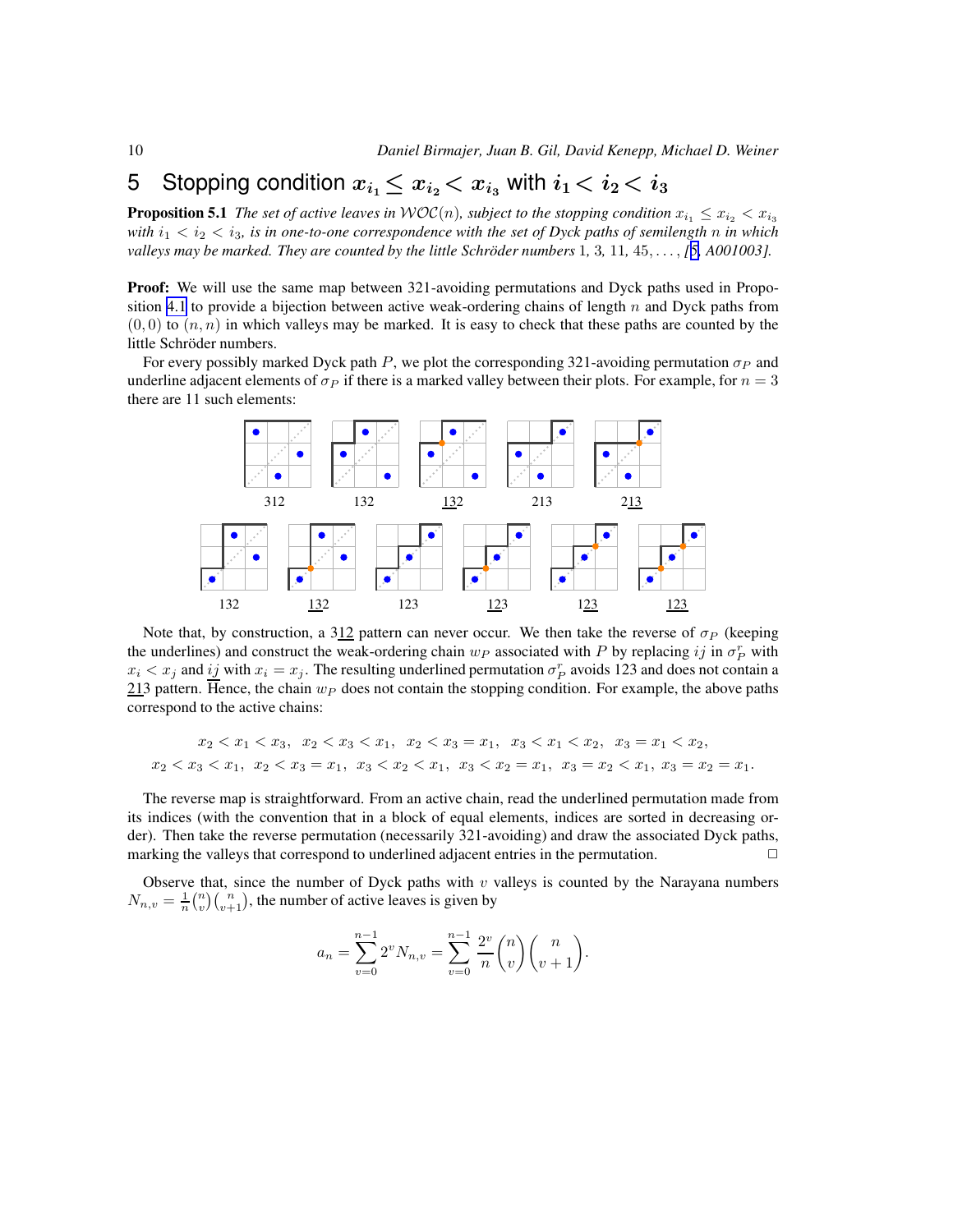For  $n > 3$  and  $1 \le d \le n - 2$ , define

$$
\mathcal{G}_n^d(213) = \{ \sigma \in S_n \mid \sigma \text{ has a 213 pattern, } d \text{ descents, and } \sigma' \in S_{n-1}(213) \},
$$

where  $\sigma' \in S_{n-1}$  is the reduced permutation obtained by removing n. In addition, we define  $\mathcal{G}_1^d(213) =$  $\mathcal{G}_2^d(213) = \emptyset$  and  $\mathcal{G}_3^1(213) = \{213\}.$ 

**Proposition 5.2** If  $\ell_{n,d} = |\mathcal{G}_n^d(213)|$ , then  $\ell_{3,1} = 1$ , and for  $n > 3$  and  $1 \leq d \leq n - 2$ ,

$$
\ell_{n,d} = (d+1)N_{n-1,d} + (n-d)N_{n-1,d-1} - N_{n,d}.
$$

*Moreover,*  $L(x, y) = x^3 + \sum_{n=1}^{\infty}$  $n=4$  $\sum_{ }^{n-2}$  $\sum_{d=1} \ell_{n,d} x^n y^d$  has the closed form  $L(x,y) = \frac{x(y+1) - 2(y^2 - y)x^4 - 1}{2}$  $\frac{2(y^2-y)x^4-1}{2xy} + \frac{(1-xy)^2+x^2-2x}{2xy\sqrt{1-2x(y+1)+x^2(y+1)}}$  $\frac{(1 - xy)^{y} + x^2 - 2x}{2xy\sqrt{1 - 2x(y+1) + x^2(y-1)^2}}.$ 

**Proof:** The formula for  $\ell_{n,d}$  follows from an argument similar to the one made for the proof of [\(3.6\)](#page-5-0). There are  $(d+1)N_{n-1,d}$  permutations of size n with d descents that can be created by inserting n (at a descent or at the end) into the  $N_{n-1,d}$  elements of  $S_{n-1}^d(213)$ . In addition, there are  $(n-d)N_{n-1,d-1}$ such permutations that can be generated from  $S_{n-1}^{d-1}(213)$ . To get the total number of elements in  $\mathcal{G}_n^d(213)$ , we combine the above permutations and remove the ones that avoid 213 (counted by  $N_{n,d}$ ).

As a consequence, if  $N(x, y)$  is the generating function for the Narayana numbers, then

$$
L(x,y) = x + (1 - y)x^{3} + (x - 1)N(x,y) + x^{2}yN_{x}(x,y) + (xy - xy^{2})N_{y}(x,y).
$$

Finally, using the known formula

$$
N(x,y) = \frac{1 - x(y+1) - \sqrt{1 - 2x(y+1) + x^2(y-1)^2}}{2xy},
$$

one derives the closed form of  $L(x, y)$ .

**Theorem 5.3** *If*  $w_n$  *is the number of weak-ordering chains in*  $WOC(n)$ *, subject to the stopping condition*  $x_{i_1} \leq x_{i_2} < x_{i_3}$  with  $i_1 < i_2 < i_3$ , then

$$
w_n = \sum_{d=0}^{n-1} 2^d N_{n,d} + \sum_{j=3}^n \sum_{d=1}^{j-2} 2^d \ell_{j,d}.
$$

*The sequence* (wn)n∈<sup>N</sup> *starts with* 1*,* 3*,* 13*,* 65*,* 341*,* 1827*,* 9913*,* 54273*,* 299209*,* 1658723, . . ., *and the function*  $W(x) = \sum_{n=1}^{\infty} w_n x^n$  *satisfies* 

$$
W(x) = \frac{(1-x)^2 - (1-3x)\sqrt{1-6x+x^2}}{4(1-x)\sqrt{1-6x+x^2}}.
$$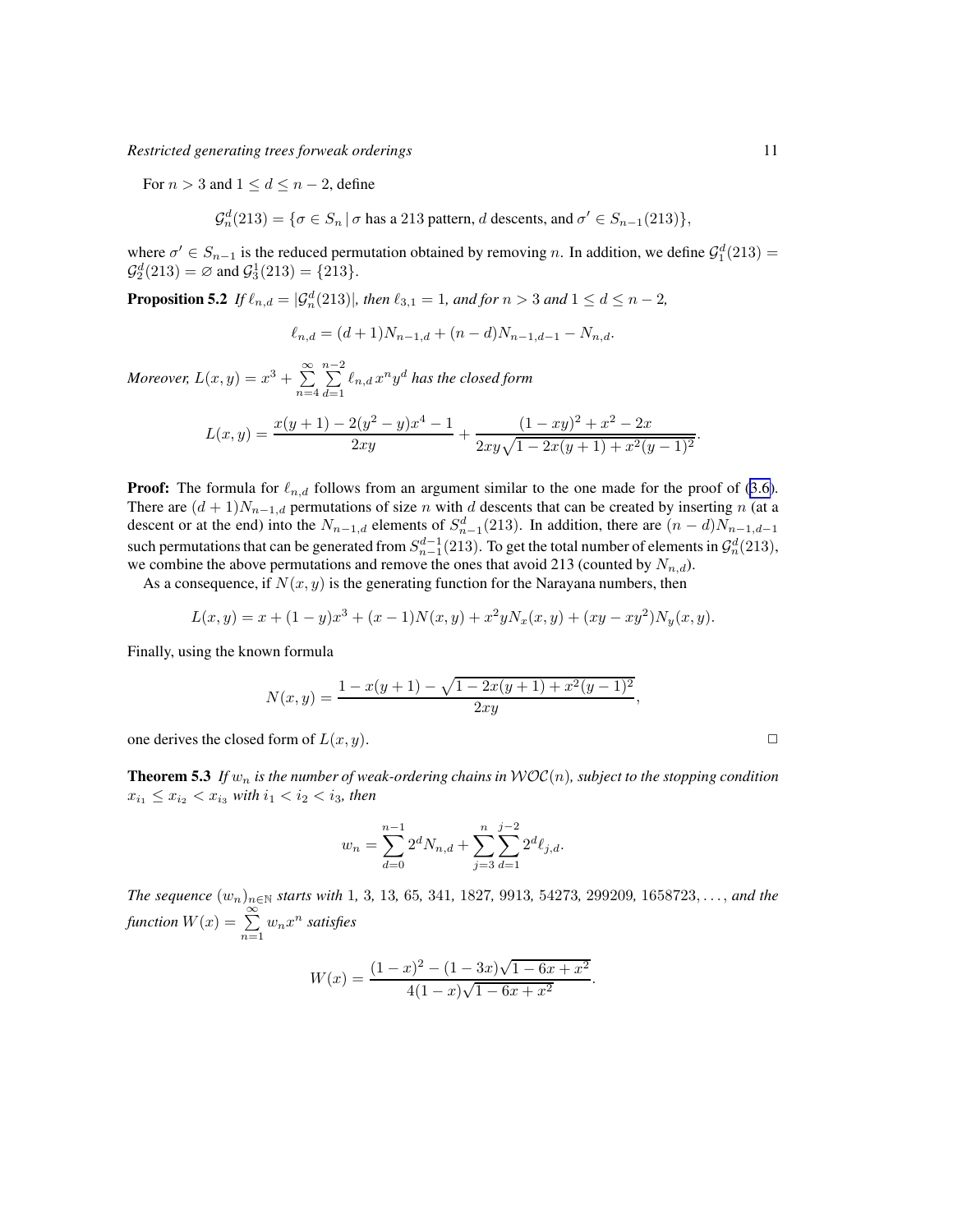.

**Proof:** The first summation in the claimed formula for  $w_n$  represents the number of active weak-ordering chains (Proposition [5.1](#page-9-0)). Thus their generating function can be written as

$$
A(x) = N(x, 2) = \frac{1 - 3x - \sqrt{1 - 6x + x^2}}{4x}.
$$

In order to derive a formula for the number  $\Delta_i$  of active chains that become inactive at level j, we will provide a bijection  $\phi$  between these chains and the set of permutations in  $\bigcup_{d=1}^{j-2} \mathcal{G}_j^d(213)$  where descents may be underlined. That implies  $\Delta_1 = \Delta_2 = 0$ , and for  $j \geq 3$ ,  $\Delta_j = \sum_{i=1}^{j-2}$  $d=1$  $2^d \ell_{j,d}$ . As a consequence, the total number of inactive chains will be given by

$$
b_1=b_2=0, \text{ and } b_n=\sum_{j=3}^n\Delta_j=\sum_{j=3}^n\sum_{d=1}^{j-2}2^d\ell_{j,d} \text{ for } n\geq 3,
$$

with generating function

$$
B(x) = \frac{x^3 + L(x, 2)}{1 - x} = \frac{3x - 1}{4x(1 - x)} - \frac{5x - 1}{4x\sqrt{1 - 6x + x^2}}
$$

Combining the active and inactive chains, we get the formulas for  $w_n$  and  $W(x)$ .

We finish the proof by describing the bijection  $\phi$ . Let  $w \in \mathcal{WOC}(n)$  be a chain that becomes inactive at level n, and let  $\sigma_w$  be the permutation corresponding to w obtained from the indices of the variables, with the usual convention that indices of equal elements are underlined and listed in decreasing order. Observe that for w to be inactive, the entry n in  $\sigma_w$  must be part of either a 123 pattern or a 213 pattern, while the reduced permutation  $\sigma'_w$  must avoid both patterns. In particular, this implies that the entry  $n-1$  in  $\sigma_w$ cannot be to the right of entry  $n$ .

If  $n - 1$  and n are not adjacent, we proceed as follows:

- Map  $\sigma'_w$  to the 213-avoiding permutation  $\tau'_w$  having the same right-to-left maxima<sup>(ii)</sup>, keeping the underlines in the same positions.
- If i is the position of n in  $\sigma_w$ , we let  $\phi(w)$  be the permutation obtained by inserting n into  $\tau'_w$  at position i.

Since  $n-1$  must be left of n in  $\sigma_w$ , the permutation  $\phi(w)$  will always contain a 213-pattern. For example, for the chain  $x_6 < x_8 < x_7 = x_4 < x_2 < x_9 < x_5 = x_1 < x_3$ , the above steps give the permutations

$$
\sigma_w = 68 \underline{7} 429 \underline{5} 13
$$

$$
\sigma'_w = 68 \underline{7} 42 \underline{5} 13 \mapsto \tau'_w = 68 \underline{7} 14 \underline{5} 23
$$

$$
\phi(w) = 68 \underline{7} 149 \underline{5} 23.
$$

 $\overline{f}$ <sup>(ii)</sup> A right-to-left maximum of a permutation is an entry with no larger entries to its right.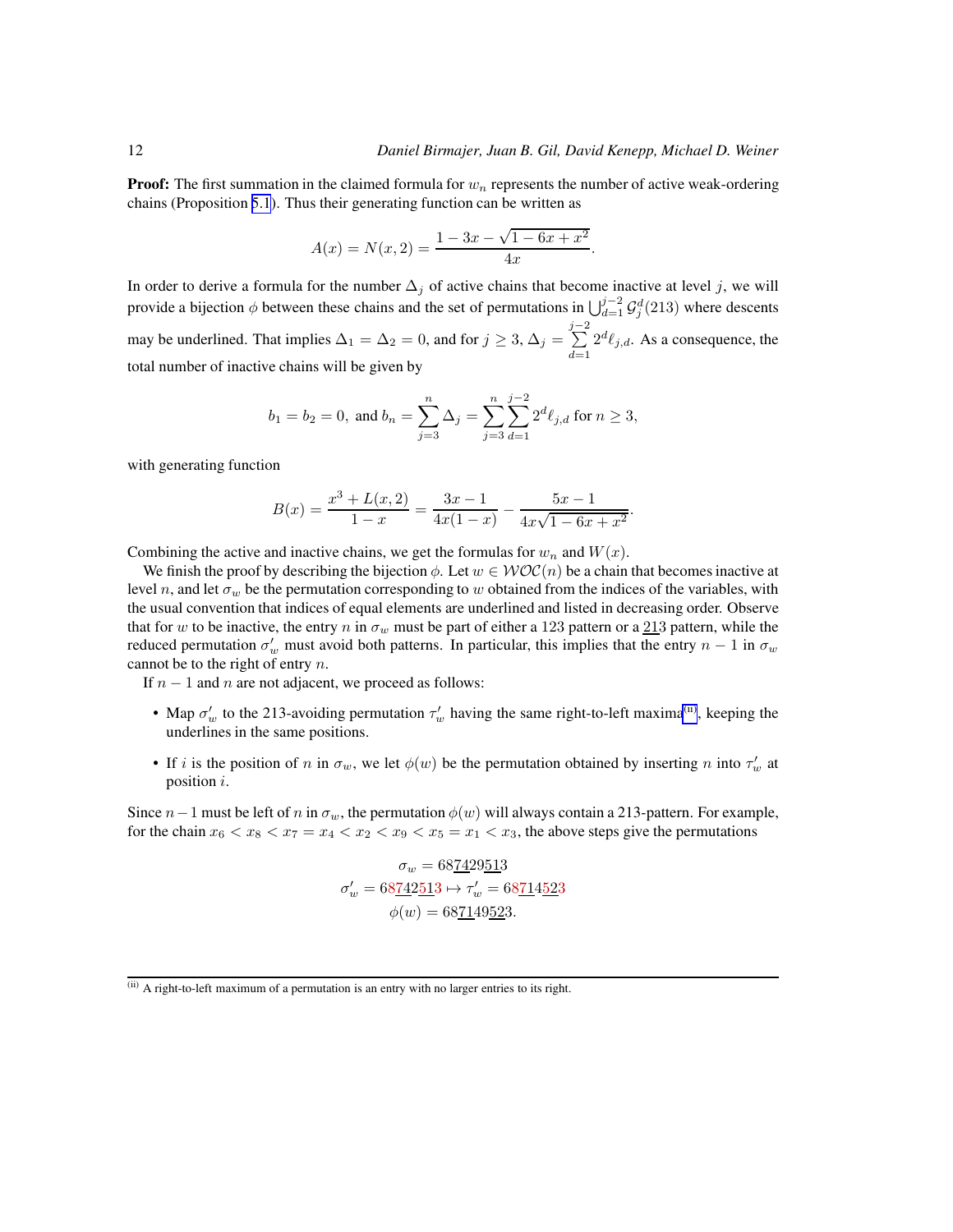<span id="page-12-0"></span>If  $n-1$  and n are adjacent in  $\sigma_w$ , then it must be of the form  $\sigma_0(n-1)n*$ , where  $\sigma_0$  is a decreasing permutation of size at least 1 with no underlines. In this case, we create the permutation  $\tilde{\sigma}_w = (n-1)\sigma_0 n *$ and proceed as in the previous case. For example, for  $x_6 < x_5 < x_8 < x_9 < x_7 = x_4 = x_2 < x_1 < x_3$ , we get:

$$
\sigma_w = 658974213 \mapsto \tilde{\sigma}_w = 865974213
$$

$$
\tilde{\sigma}'_w = 86574213 \mapsto \tau'_w = 85674123
$$

$$
\phi(w) = 856974123.
$$

Observe that if the original permutation  $\sigma_w$  starts with  $n-1$ , there must be either an ascent or a  $21$ pattern left of n, so  $\tilde{\sigma}_w$  cannot create a duplicate. The above algorithm can be easily reversed, showing the invertibility of  $\phi$ .

### 6 Other stopping conditions

In this section, we generalize the stopping condition  $x_i = x_j$  to chains of arbitrary length. We also consider some conditions with restrictions in both the order and the sizes of the parts in the partitions corresponding to the weak-ordering chains.

### *The* k*-equal stopping condition*

For the stopping condition  $x_{i_1} = \cdots = x_{i_k}$  with  $k > 1$ , active chains in the set  $WOC(n)$  correspond to ordered partitions of [n] with parts of size at most  $k - 1$ . Thus,  $a_n$  (number of active leaves at level n) satisfies the recurrence relation

$$
a_i = f_i \text{ for } 1 \le i < k, \text{ and } a_n = \sum_{i=1}^{k-1} \binom{n}{i} a_{n-i} \text{ for } n \ge k,
$$

where  $f_i$  denotes the *i*-th Fubini number, cf. [[5,](#page-15-0) A276921]. To verify this formula, observe that the set of active leaves can be organized by the size of the last block in the partition, so it is the union of  $k - 1$ disjoint sets. There are  $\binom{n}{i}$  possible blocks of size i, and once such a block has been chosen as the last block of the partition, there are  $a_{n-i}$  possible active partitions for the remaining elements.

We now derive a formula for the number  $b_n$  of inactive chains at step n. The first stopping condition can only occur after k steps, so  $b_1 = \cdots = b_{k-1} = 0$ .

Inactive nodes of length  $j \geq k$  correspond to ordered partitions of  $[j]$  having a part of size k that contains j, and such that all other parts have size less than k. There are  $(j-1)$  ways to form the block of size k that contains j, and for the remaining  $j - k$  elements, we choose i to be in parts to the left of that block. Thus,

$$
\Delta_j = b_j - b_{j-1} = {j-1 \choose k-1} \sum_{i=0}^{j-k} {j-k \choose i} a_i a_{j-k-i},
$$

where  $(a_n)_{n\in\mathbb{N}}$  is the sequence enumerating the active chains. Therefore, for  $n \geq k$ ,

$$
b_n = \sum_{j=k}^n \Delta_j = \sum_{j=k}^n {j-1 \choose k-1} \sum_{i=0}^{j-k} {j-k \choose i} a_i a_{j-k-i}.
$$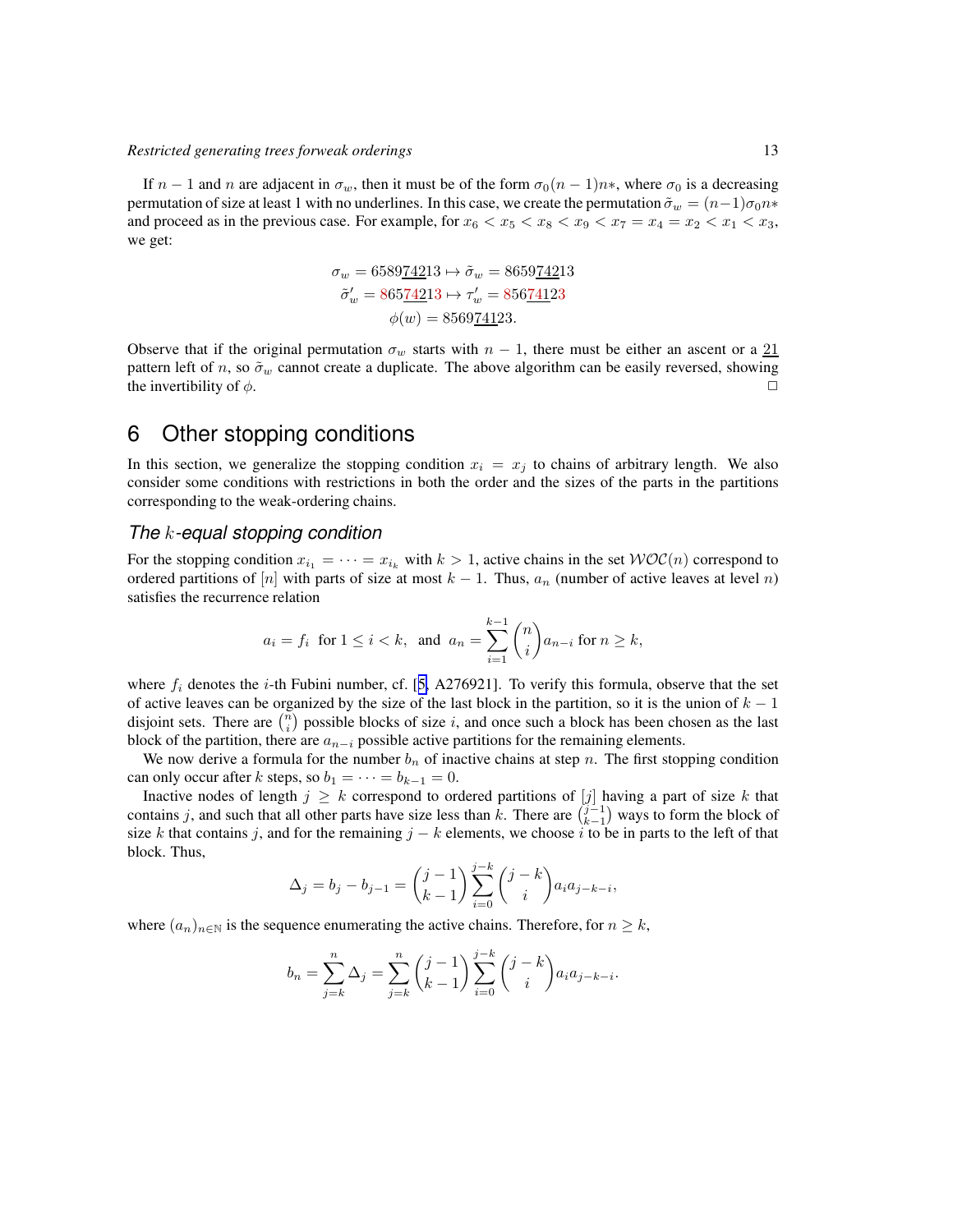<span id="page-13-0"></span>Finally, the total number of weak-ordering chains subject to the above stopping condition can be obtained by adding the active and inactive chains.

**Theorem 6.1** *If*  $w_n$  *is the number of weak-ordering chains in*  $WOC(n)$ *, subject to the stopping condition*  $x_{i_1} = \cdots = x_{i_k}$  with  $k > 1$ , then  $w_i = f_i$  for  $1 \leq i < k$ , where  $f_i$  is the ith *Fubini number, and for*  $n \geq k$ ,

$$
w_n = \sum_{i=1}^{k-1} {n \choose i} a_{n-i} + \sum_{j=k}^{n} {j-1 \choose k-1} \sum_{i=0}^{j-k} {j-k \choose i} a_i a_{j-k-i},
$$

*where*  $(a_n)_{n\in\mathbb{N}}$  *is the sequence that counts the corresponding active chains.* 

For example, for  $k = 3$ , we have  $w_1 = 1$ ,  $w_2 = 3$ , and

$$
w_n = na_{n-1} + {n \choose 2} a_{n-2} + \sum_{j=3}^{n} {j-1 \choose 2} \sum_{i=0}^{j-3} {j-3 \choose i} a_i a_{j-3-i} \text{ for } n \ge 3.
$$

This sequence starts with  $1, 3, 13, 73, 505, 4165, 39985, 438145, \ldots$ 

### *Stopping condition*  $x_{i_1} < x_{i_2} = x_{i_3}$  *with*  $i_1 < i_2 < i_3$

We start by discussing the number  $a_n$  of active chains. Clearly,  $a_1 = 1$  and  $a_2 = 3$ .

For  $n \geq 3$ , let  $w \in \mathcal{WOC}(n)$  and let  $\pi_w = \{B_1, B_2, \ldots, B_\ell\}$  be its corresponding ordered partition of [n]. The chain w is active if for every block  $B_j$  with more than one element, its second largest element is smaller than all the elements in every block  $B_i$  with  $i < j$ .

We enumerate these partitions by the size of their last block. If the size of  $B_{\ell}$  is  $k \geq 1$ , then we must have  $B_\ell = \{1, 2, \ldots, k-1, i_k\}$ , with  $k \leq i_k \leq n$ . All other blocks must correspond to an active partition of the set  $\{k, \ldots, n\} \backslash \{i_k\}$ . So, we have the following recurrence relation for  $n \geq 1$  (setting  $a_0 = 1$ ):

$$
a_n = \sum_{k=1}^n (n - k + 1)a_{n-k} = \sum_{k=0}^{n-1} (k+1)a_k.
$$

Thus,  $a_n = (n+1)a_{n-1}$  which implies  $a_n = \frac{(n+1)!}{2}$  $\frac{+1)!}{2}$ .

We now proceed to derive a formula for  $\Delta_n$ , the number of inactive leaves at step n. The base cases are  $\Delta_1 = \Delta_2 = 0$ . Furthermore, we claim that

$$
\Delta_n = n\Delta_{n-1} + (n-2)a_{n-2}, \text{ for } n \ge 3. \tag{6.2}
$$

First observe that, given an active partition  $\pi_a$  of  $[n-2]$ , the partition obtained by adding the block  ${n-1, n}$  to the end of  $\pi_a$  is inactive. Moreover,  $\pi_a$  can be used to create  $n-3$  more inactive partitions as follows: Choose i such that  $2 \le i \le n-2$ . Then, for every element  $j \ge i$  of  $\pi_a$ , replace j by  $j + 1$ and place the block  $\{i, n\}$  at the end of the modified partition. This gives  $(n-2)a_{n-2}$  inactive partitions of  $[n]$  having a last block of size 2.

The remaining inactive partitions must have a last block of size 1 or larger than 2. They can be generated from the  $\Delta_{n-1}$  inactive partitions at level  $n-1$  by the following process: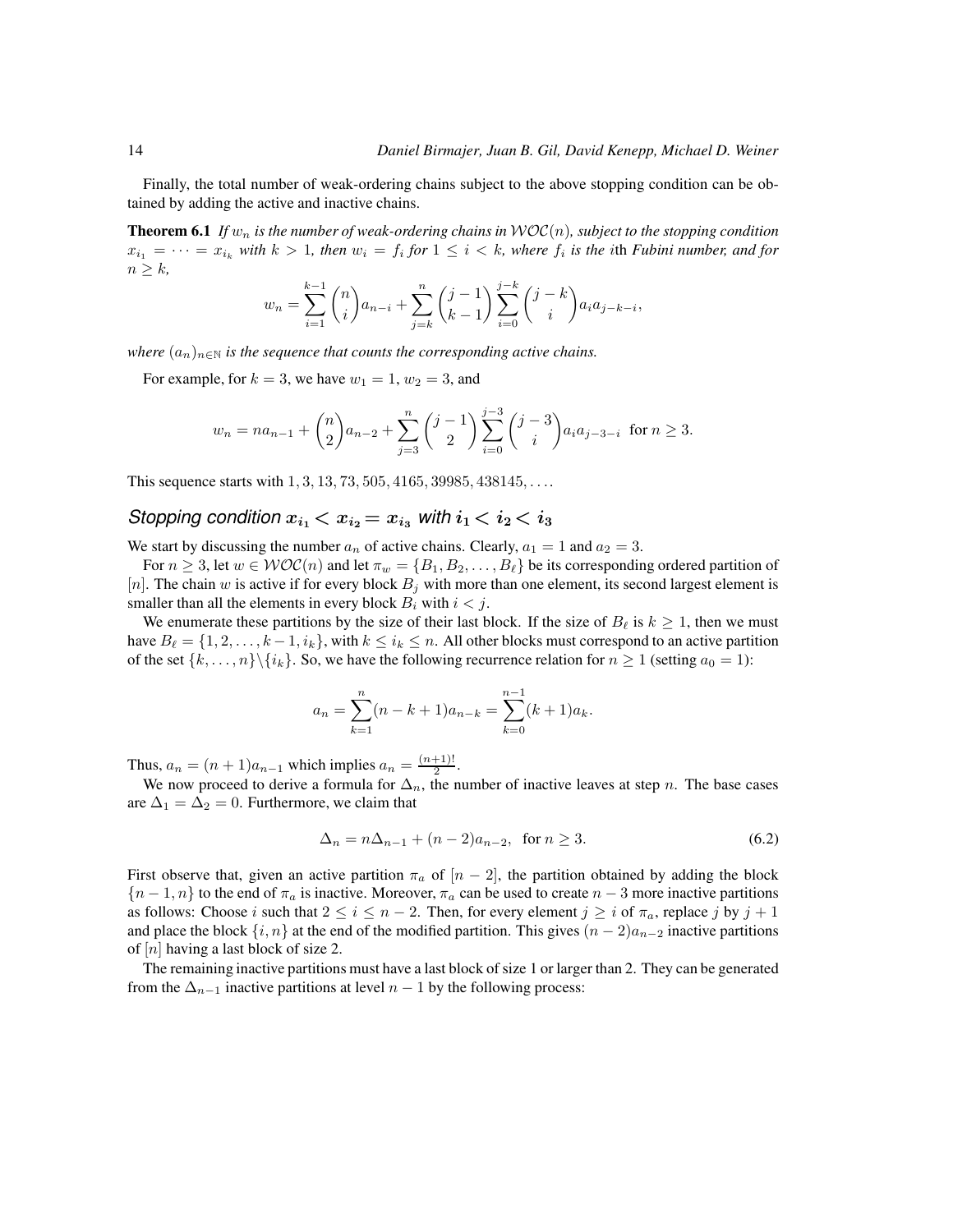- For every inactive partition  $\pi$  of  $[n-1]$  and  $i \in \{1, \ldots, n-1\}$ , replace j by  $j+1$  for every  $j \geq i$ and add the singleton  $\{i\}$  to the end of the modified partition. This gives  $(n - 1)\Delta_{n-1}$  inactive partitions of  $[n]$ .
- Alternatively, replacing j by j + 1 in  $\pi$  and adding 1 to the last block, yields  $\Delta_{n-1}$  additional inactive partitions of  $[n]$ .

In conclusion, we arrive at the recurrence relation [\(6.2\)](#page-13-0). Since  $a_n = \frac{(n+1)!}{2}$  $\frac{+1!}{2}$ , we can solve [\(6.2\)](#page-13-0) and obtain the explicit formula

$$
\Delta_n = \frac{n!}{2} \sum_{k=3}^n \frac{k-2}{k}, \text{ for } n \ge 3.
$$

*Stopping condition*  $x_{i_1} \leq x_{i_2} = x_{i_3}$  *with*  $i_1 < i_2 < i_3$ 

As in the above case, we start by discussing the active chains. Once again,  $a_1 = 1$  and  $a_2 = 3$ .

If  $\pi = \{B_1, B_2, \ldots, B_\ell\}$  is the partition corresponding to an active chain, we must have  $|B_\ell| \leq 2$ . Thus, the block  $B_{\ell}$  is either a singleton  $\{i_k\}$  or a block of the form  $\{1, i_k\}$ . All other blocks must correspond to an active partition of either  $\{1, \ldots, n\} \backslash \{i_k\}$  or  $\{2, \ldots, n\} \backslash \{i_k\}$ . We therefore have the recurrence relation (with  $a_0 = a_1 = 1$ )

$$
a_n = na_{n-1} + (n-1)a_{n-2} \text{ for } n \ge 2.
$$

For the enumeration of the chains that become inactive at step n, the base cases are  $\Delta_1 = \Delta_2 = 0$ , and  $\Delta_3 = 2$  (namely  $x_1 < x_2 = x_3$  and  $x_1 = x_2 = x_3$ ). For  $n \ge 4$  we have

$$
\Delta_n = (n-1)\Delta_{n-1} + (n-2)\Delta_{n-2} + a_{n-1} - a_{n-2}.
$$
\n(6.3)

To show this, we look at four disjoint cases:

- (a) Every inactive partition  $\pi$  of  $|n-1|$  yields  $n-1$  inactive partitions of  $|n|$  whose last block is a singleton: Given  $i \in \{1, \ldots, n-1\}$ , replace j by  $j + 1$  for every  $j \ge i$  and add  $\{i\}$  to the end. This gives  $(n-1)\Delta_{n-1}$  inactive partitions of [n].
- (b) For every inactive partition  $\pi$  of  $[n-2]$  relabel  $j \to j+1$  and add the block  $\{1\}$  to the end. Next, choose i in  $\{2, \ldots, n-1\}$ , replace j by  $j + 1$  for every  $j \geq i$ , and add i to the last block so it becomes  $\{1, i\}$ . There are  $(n-2)\Delta_{n-2}$  such partitions of  $[n]$ .
- (c) For every active partition  $\pi_a$  of  $[n-2]$ , the partition obtained by adding the block  $\{n-1, n\}$  to the end of  $\pi_a$  is inactive. Moreover, we can create  $n-3$  additional inactive partitions of [n] as follows: Choose i such that  $2 \le i \le n-2$ . For every  $j \ge i$ , replace j by  $j+1$  in  $\pi_a$  and add the block  $\{i, n\}$  to the end of the modified partition. Together, we have  $(n-2)a_{n-2}$  inactive partitions whose last block is of size 2 and does not contain the element 1.
- (d) Finally, every active partition  $\pi_a$  of  $[n-3]$  generates  $n-2$  inactive partitions of  $[n]$  obtained by relabeling  $\pi_a$  so that we can add the block  $\{1, i, n\}$  with  $i \in \{2, \ldots, n-1\}$  to the end of it. There are  $(n-2)a_{n-3}$  inactive partitions of this type.

The relation (6.3) follows from the fact that  $(n-2)(a_{n-2}+a_{n-3})=a_{n-1}-a_{n-2}$ .